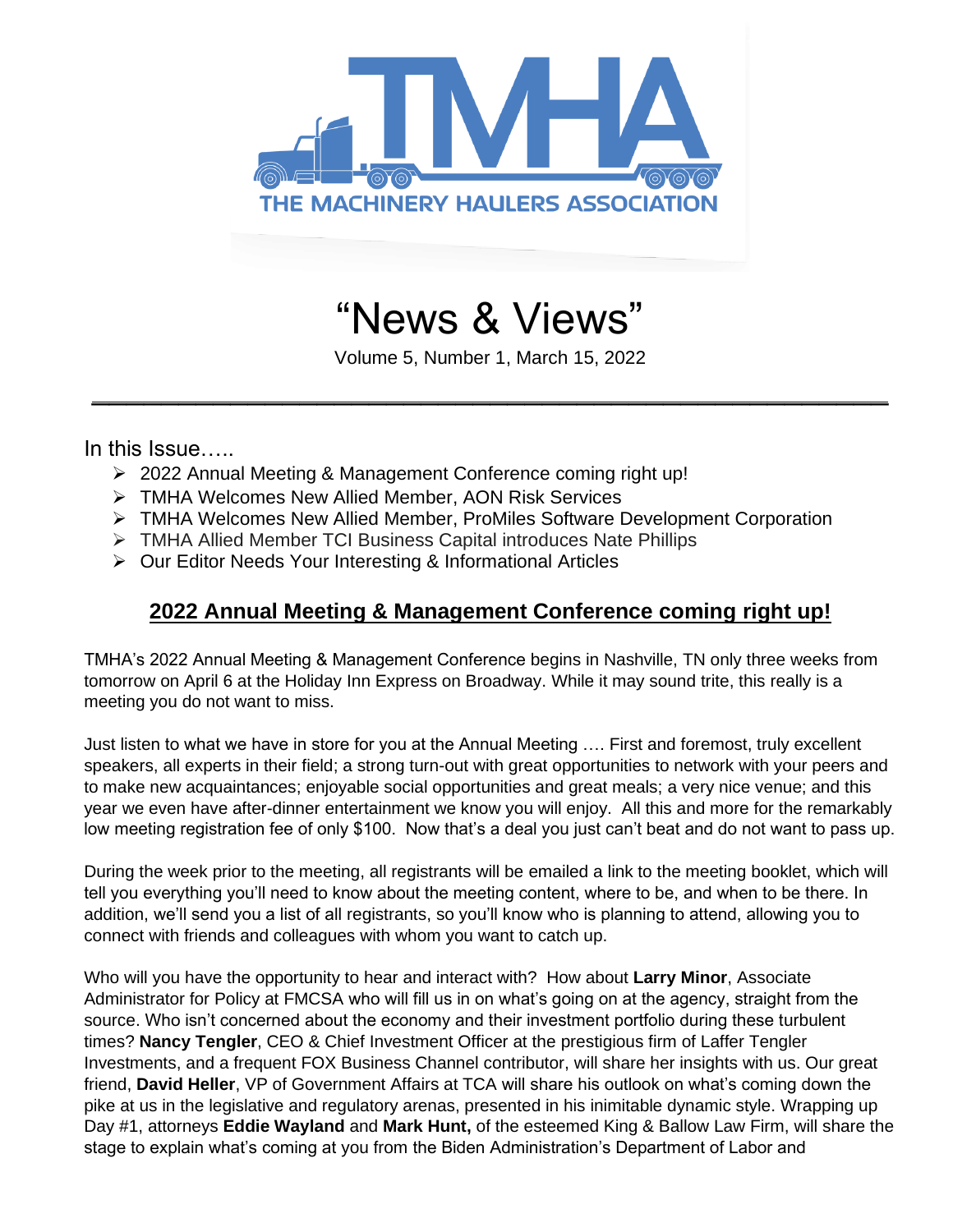Department of Justice, to include discussions of labor unions and attacks on the independent contractor business model. We don't back off on Day #2, bringing you **Steven Todd**, Exec VP with ProMiles Software Development Corporation who will focus on current and future trends in the specialized OS/OW industry including an array of areas we know you will find interesting and vital. Motor carriers have trade associations to which they can belong, and so do heavy equipment manufacturers. In fact, many of our motor carrier members' customers belong to the Association of Equipment Manufacturers (AEM). We'll be privileged to have **Austin Gellings**, Agricultural Services Manager with AEM, on hand to fill us in concerning forecasts and expectations from the manufacturer side of the fence. You'll not want to miss a moment. In addition to all of that, we'll be shining the "TMHA Spotlight" on Allied member Brown & Brown Insurance. We'll welcome **Dave Wittwer**, Exec VP, to explain what Brown & Brown is all about and what they have to offer.

If you've stuck with us and read this entire article, we don't know how you can do anything but **[REGISTER](https://www.machineryhaulers.org/upcoming-meetings/)  [TODAY](https://www.machineryhaulers.org/upcoming-meetings/)** to attend what we know is going to be an informational, entertaining, and beneficial TMHA Annual Meeting. Do not miss it!







## **TMHA Welcomes New Allied Member, AON Risk Services**



We are pleased to announce that AON Risk Services has joined TMHA as a new Allied Member.

AON's Transportation and Logistics Practice is a leading provider of risk management advice and insurance placement services to the transportation

industry. Their centralized national practice is dedicated solely to improving client programs and lowering the cost of risk for motor carriers and other commercial transportation companies. AON's practice specializes in all major segments of the road transportation industry, including niches such as last mile delivery, courier, and livery service fleets. Aon pioneers many new industry coverage provisions that allow them to tailor insurance coverage for each of their clients.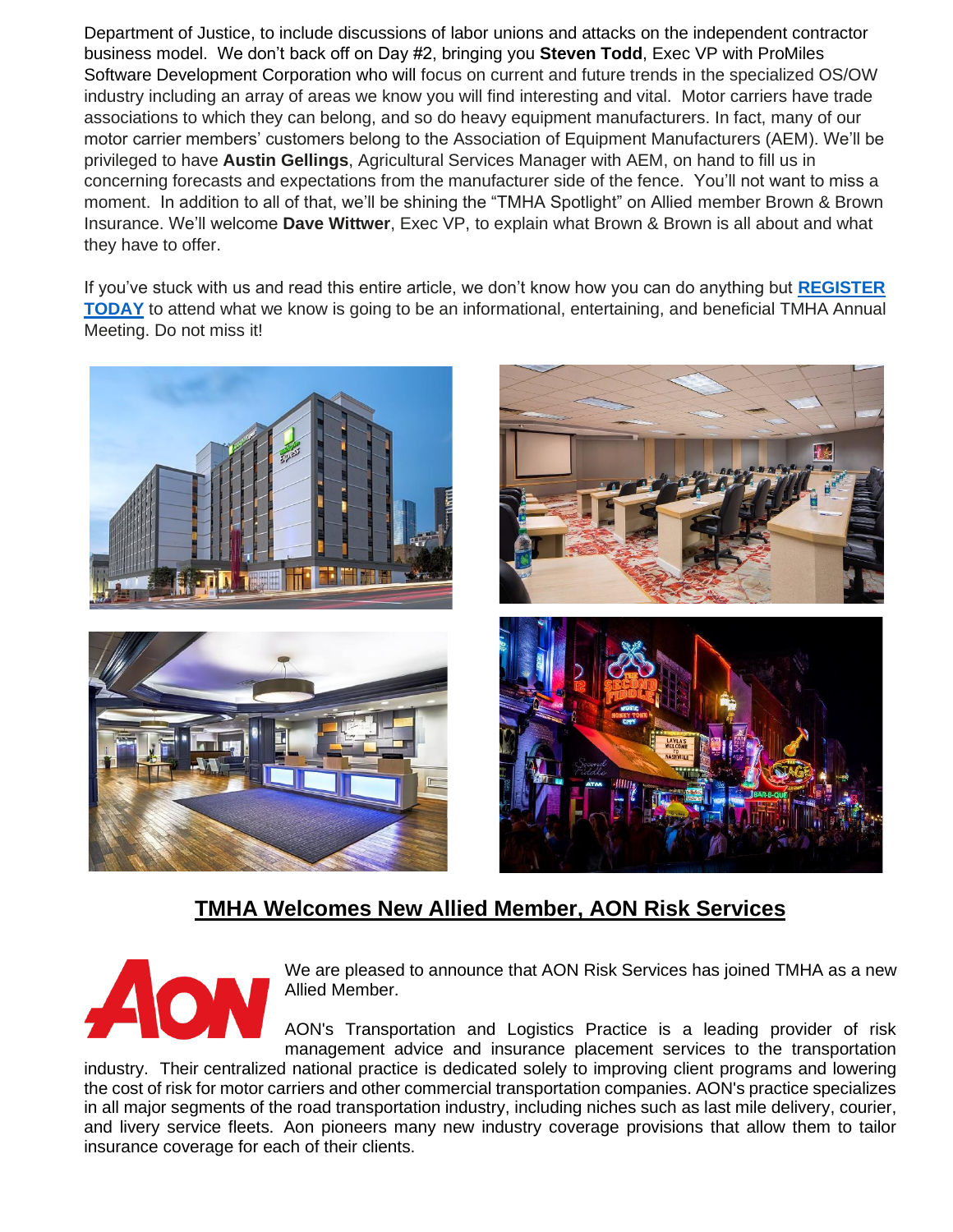Aon specialists provide transportation companies with complete program analysis, marketing, safety, and loss prevention, claims management, and client services. They have developed strong relationships over the years with the domestic and foreign insurance markets that specialize in the road transportation sector. As a result, AON says they can consistently negotiate risk transfer and insurance placement solutions that offer greater value than their competition's proposals. AON says they have unequaled leverage through premium volume to advocate on their client's behalf to ensure equitable claims resolution.

Aon will be represented to TMHA by Ron Honken, Executive Director - National Sales Leader and by Mike Kennelly, Director. We look forward to their being active, participating members of TMHA.

Please join us in welcoming AON, Ron, and Mike to TMHA.

#### **TMHA Welcomes New Allied Member ProMiles Software Development Corporation**

We are pleased to announce that ProMIles Software Development Corporation has become a new Allied Member of the Association.

The Regulatory Compliance Technology Leader ProMiles leads in meeting the dynamic information and technology needs of the transportation industry with user-centered design and industry-driven innovations and manages the industry's most comprehensive mileage and mapping database.

ProMIles is a leading provider of regulatory compliance software technology, including private and public sector Oversize/Overweight (OS/OW) permitting, Automated Fuel Tax Reporting, Fuel optimization and management, and Routing and Mapping solutions, as well as providing data and professional services.

ProMiles' representatives to TMHA will be Steven Todd, Executive VP, and Denise Golemb, VP of Communications. Both Steven and Denise will be at the Annual Meeting, so please look them up and welcome them to TMHA.

#### **TMHA Allied Member TCI Business Capital introduces Nate Phillips**



TMHA Allied Member, TCI Business Capital [\(http://www.tcicapital.com\)](http://www.tcicapital.com/) is pleased to announce the hiring of Nate Phillips as Vice President, Business Development. Mr. Phillips brings significant sales and business development experience in the OTR Trucking industry to his role.



He will lead the sales function for invoice factoring services to trucking fleets throughout the country to provide financing solutions for their working capital needs. Trucking and freight operations have been a core part of TCI's business since 1994.

"I'm thrilled to have Nate join TCI," said Mark Zitzewitz, Sr. Vice President & General Counsel at TCI Business Capital. "He has tremendous knowledge of the transportation logistics industry and has worked with OTR Trucking companies of all sizes throughout the United States. Nate's experience and understanding of the financial needs of fleet owners and freight brokers, combined with TCI's long history of providing factoring services to trucking fleets, make him an ideal addition to the company."

TCI Business Capital, a division of Fidelity Bank, is a financial services company founded in 1994, The company, headquartered in Edina, MN, operates nationwide. TCI Business Capital provides a full range of business financial services, including invoice factoring, accounts receivable management, credit analysis, risk assessment, treasury services, and more. The company is proud to be recognized for its reliability, flexibility, responsiveness, innovative products, customer service, and exemplary corporate citizenship.